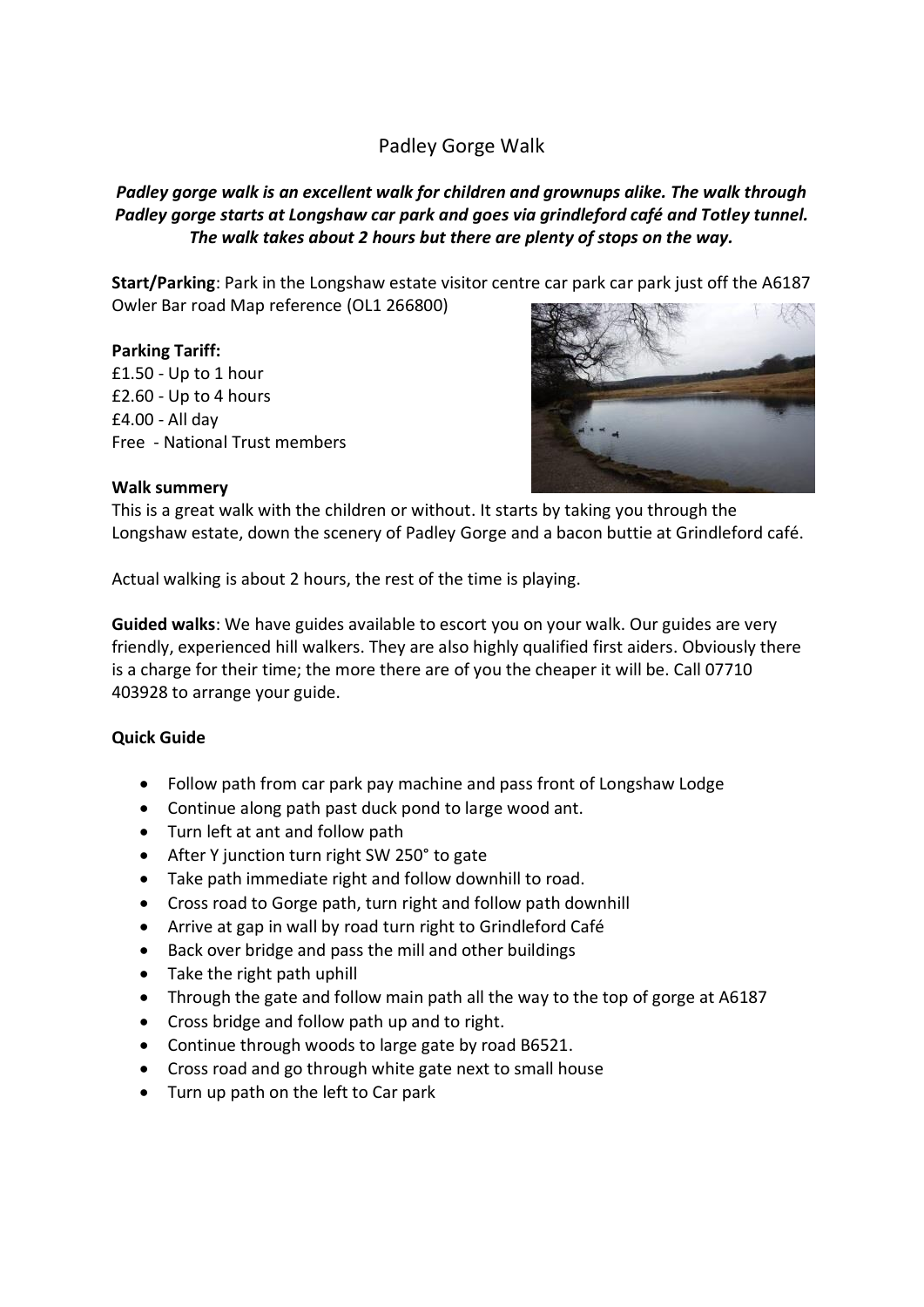## **The Start**.

Take the path downhill which starts at the car park pay station. You'll find a "Boggart trail" on the left and man or woman made shelters in the little wood on the right – let the child in you have a play. The path comes to a t junction. For the walk we will take the right hand path BUT, just before you go right impress your friends with your local knowledge. If you take the left path to what seems behind the house and then a small track up on the left you will find an old Ice House (Make sure you have a torch).

Back to the path and follow it down to the open fields. You need to find the path to the left which runs in front of the estate house. Go through the gate and follow the path to the right and follow it through the woods to the large pond on the right. Stick to the main path which follows the pond and then weaves to the left. Follow this main path until you see a large wooden ant on the floor with an arrow pointing left. This is the path you take (It's more interesting than going straight to the gorge – trust me).



I also like this way because not many people take this route. Follow the path, through the gate and straight on past the hollow on the right. You'll come to a Y in the path take the right hand path (straight on, not the direction of the arrow). Just after the Y there is a track to the right which you will take. It takes you to a small steam that you have to cross between 2 trees (250° SW).

The track will lead to a gate. Go through the gate and take the little track directly on the right (following the fence) to the main path. Turn right and continue down this path all the way to the road. At the bottom on the right hand side if you look there is a climbing area at Yarncliffe quarry.



Cross the road and through the wall to Padley gorge. Take the path on the left and follow. You'll soon see a path on the right which takes you to the river edge. Sometimes we take this path and follow the river until you come to some steps going up. Whichever path you take just ensure that the river is on your right and that you are continuously going downhill. At the bottom of the gorge you'll find a gap in the wall and the road. Turn left to cross Totley tunnel and Gridleford Café.

Once you've had your fill and *the kids have eaten all the chips*!! Walk back over the bridge towards the mill house. Follow the road to the left until you arrive at an uphill path on the right.